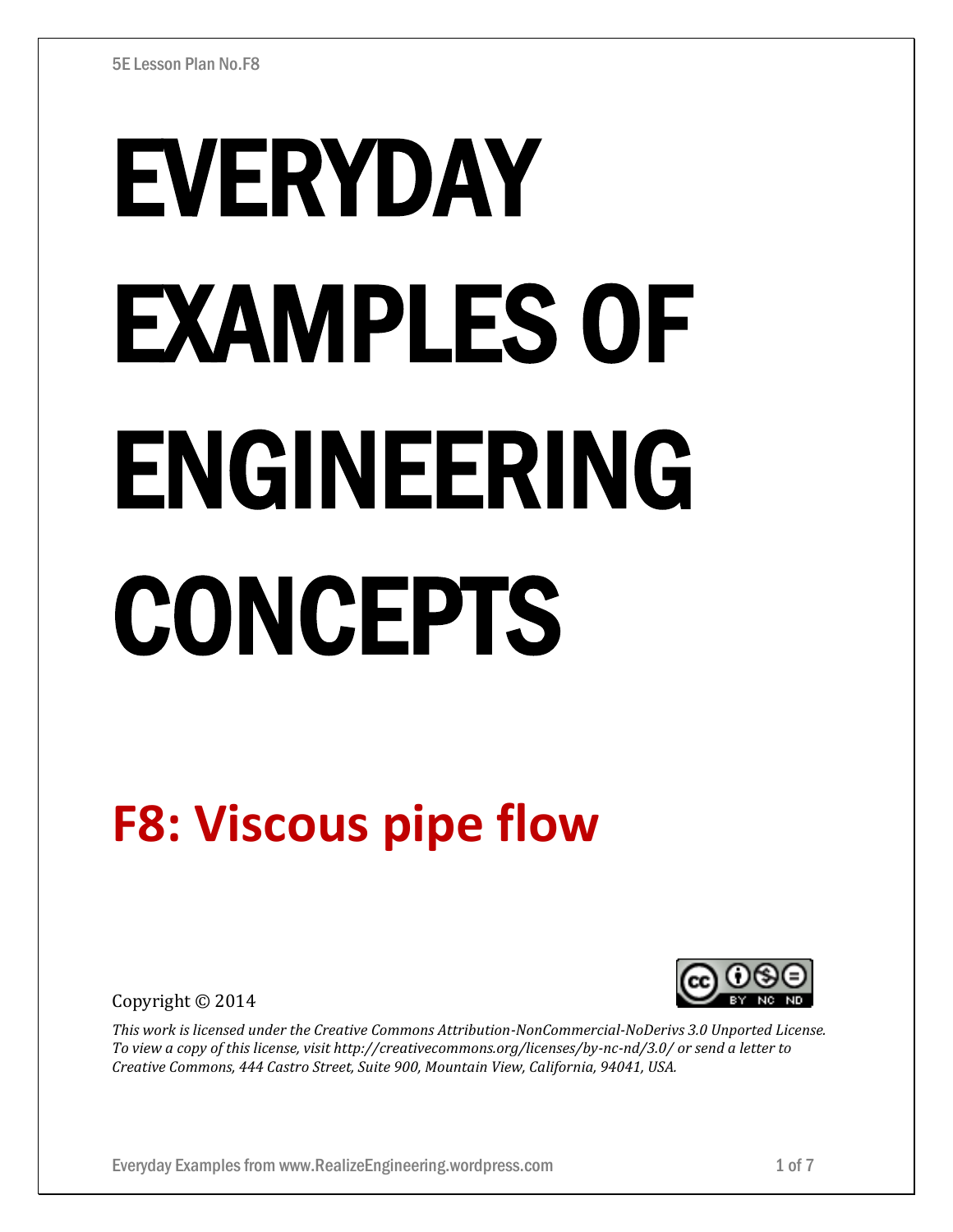*This is an extract from 'Real Life Examples in Fluid Mechanics: Lesson plans and solutions' edited by Eann A. Patterson, first published in 2011 (ISBN:978-0-9842142-3-5) which can be obtained on-line at www.engineeringexamples.org and contains suggested exemplars within lesson plans for Sophomore Fluids Courses. They were prepared as part of the NSF-supported project (#0431756) entitled: "Enhancing Diversity in the Undergraduate Mechanical Engineering Population through Curriculum Change".* 

# **INTRODUCTION**

 $\overline{a}$ 

(from *'Real Life Examples in Fluid Mechanics: Lesson plans and solutions'*)

These notes are designed to enhance the teaching of a sophomore level course in fluid mechanics, increase the accessibility of the principles, and raise the appeal of the subject to students from diverse backgrounds. The notes have been prepared as skeletal lesson plans using the principle of the 5Es: Engage, Explore, Explain, Elaborate and Evaluate. The 5E outline is not original and was developed by the Biological Sciences Curriculum Study<sup>1</sup> in the 1980s from work by Atkin & Karplus<sup>2</sup> in 1962. Today this approach is considered to form part of the constructivist learning theory<sup>3</sup>.

These notes are intended to be used by instructors and are written in a style that addresses the instructor, however this is not intended to exclude students who should find the notes and examples interesting, stimulating and hopefully illuminating, particularly when their instructor is not utilizing them. In the interest of brevity and clarity of presentation, standard derivations, common tables/charts, and definitions are not included since these are readily available in textbooks which these notes are not intended to replace but rather to supplement and enhance. Similarly, it is anticipated that these lesson plans can be used to generate lectures/lessons that supplement those covering the fundamentals of each topic.

It is assumed that students have acquired a knowledge and understanding the following topics: first and second law of thermodynamics, Newton's laws, free-body diagrams, and stresses in pressure vessels.

This is the fourth in a series of such notes. The others are entitled 'Real Life Examples in Mechanics of Solids', 'Real Life Examples in Dynamics' and 'Real Life Examples in Thermodynamics'. They are available on-line at www.engineeringexamples.org.

Eann A. Patterson *A.A. Griffith Chair of Structural Materials and Mechanics School of Engineering, University of Liverpool, Liverpool, UK & Royal Society Wolfson Research Merit Award Recipient*

<sup>1</sup> Engleman, Laura (ed.), *The BSCS Story: A History of the Biological Sciences Curriculum Study*. Colorado Springs: BSCS, 2001.

<sup>2</sup> Atkin, J. M. and Karplus, R. (1962). Discovery or invention? *Science Teacher* 29(5): 45.

<sup>3</sup> e.g. Trowbridge, L.W., and Bybee, R.W., *Becoming a secondary school science teacher*. Merrill Pub. Co. Inc., 1990.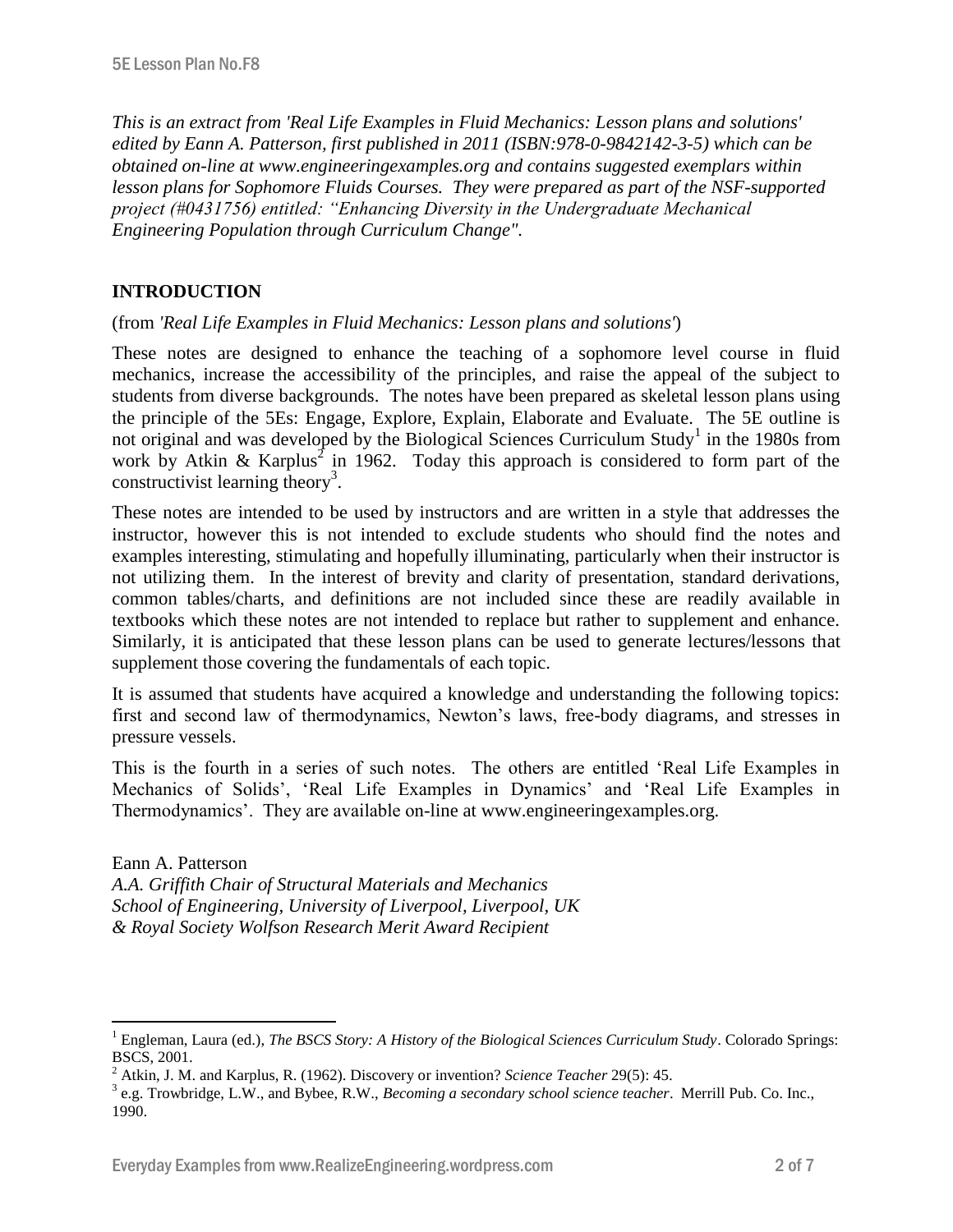## **FLOW**

### 8. Topic**: Viscous flow in pipes (internal flow)**

#### **Engage:**

Take a vacuum cleaner into the class and clean up after the previous class using one of the tools attached to the pipe. It should attract the attention of the students! Ask them to vote on whether the flow in the pipe is laminar or turbulent. You can use a YouTube video $4$  to illustrate '*laminar flow in pipe*' and a corresponding video<sup>5</sup>: '*turbulent flow in a pipe*' by searching with the words in italics.



Estimate the Reynolds number of the vacuum cleaner pipe:

$$
\text{Re} = \frac{\rho_{air} \nu D}{\mu_{air}}
$$

The density and viscosity of air at 20 $^{\circ}$ C are 1.2 kg.m<sup>-3</sup> and 19.8×10<sup>-6</sup> Pa.s respectively. if the radius of the pipe is approximately 15mm and 150CFM ( $\equiv$ 0.0706 m<sup>3</sup>s<sup>-1</sup>) is a typical airflow capacity. Thus

Re = 
$$
\frac{1.2 \times \left(\frac{0.0706}{\pi \times 0.015^2}\right) \times 0.03}{19.8 \times 10^{-6}} = 181,597
$$

Fully turbulent flow occurs with  $Re > 2,300$  so those that voted for turbulent flow were correct.



#### **Explain:**

 $\overline{a}$ 

Explain how with no tool fitted to the pipe of the vacuum, the air enters with a nearly uniform velocity across the section. As the air moves along the pipe, viscous effects cause it to adhere to



www.youtube.com/watch?v=KqqtOb30iWs

[www.youtube.com/watch?v=NplrDarMDF8&NR=1](http://www.youtube.com/watch?v=NplrDarMDF8&NR=1)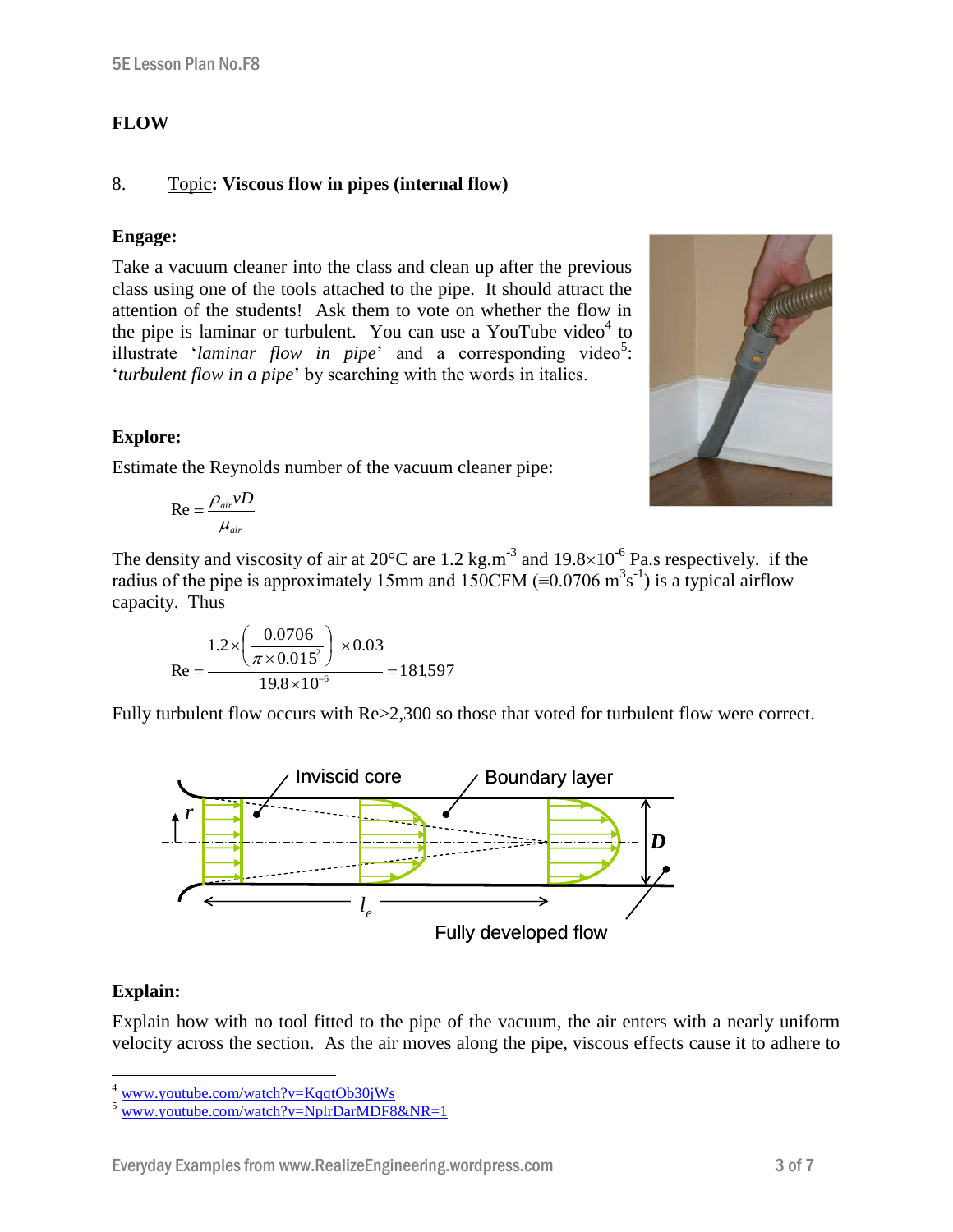the pipe wall creating a boundary layer in which viscous effects dominate. In the central section, beyond the boundary layer viscous effects are negligible; however, with distance along the pipe the boundary layer grows and eventually occupies the whole cross-section. The non-dimensional entrance length,  $l_e/D$  correlates well with Reynolds number.

#### **Elaborate:**

Explain that for laminar pipe-flow it can be shown that the velocity profile is described by

$$
u(r) = \left(\frac{\Delta p D^2}{16 \mu l}\right) \left[1 - \left(\frac{2r}{D}\right)^2\right]
$$

where the first term is the center-line velocity of the fluid. This expression describes a parabolic distribution. By integrating over the cross-section of the pipe the flowrate, *Q*, can be obtained as

$$
Q = \frac{\Delta p \pi D^4}{128 \mu l}
$$

which is known as Poiseuille's law.

The viscous effects at the pipe wall are responsible for energy losses, which are known as head losses, *hL*. It can be shown that

$$
h_{L} = \frac{4l\,\tau_{w}}{\gamma D}
$$

where  $\tau_w$  is the wall shear stress. The resultant pressure drop is given by

$$
\Delta p = \frac{8\mu v l}{r^2}
$$

where *r* is the radius of the pipe.

In turbulent flows the velocity approaches a uniform distribution across the pipe with only a small viscous sub-layer close to the pipe wall. A number of empirical expressions exist to describe the shear stress and the velocity profile. A reasonable approximation is obtained using the inviscid Bernoulli equation and assuming a uniform velocity profile.

Losses in turbulent flow are assumed to arise from viscous effects in straight pipes and are known as major losses,  $h_{L_{map}}$ : and those from head losses in pipe components, known as minor

losses, *L h minor*

By non-dimensional analysis, it can be shown that the pressure drop along a pipe containing turbulent flow is given by

$$
\frac{\Delta p}{\frac{1}{2}\rho v^2} = \phi \left( \frac{\rho v D}{\mu}, \frac{l}{D}, \frac{\varepsilon}{D} \right)
$$

where  $\varepsilon$  is a measure of the roughness of the pipe wall. If we assume the pressure drop is proportional to pipe length, which is supported by experimental evidence, then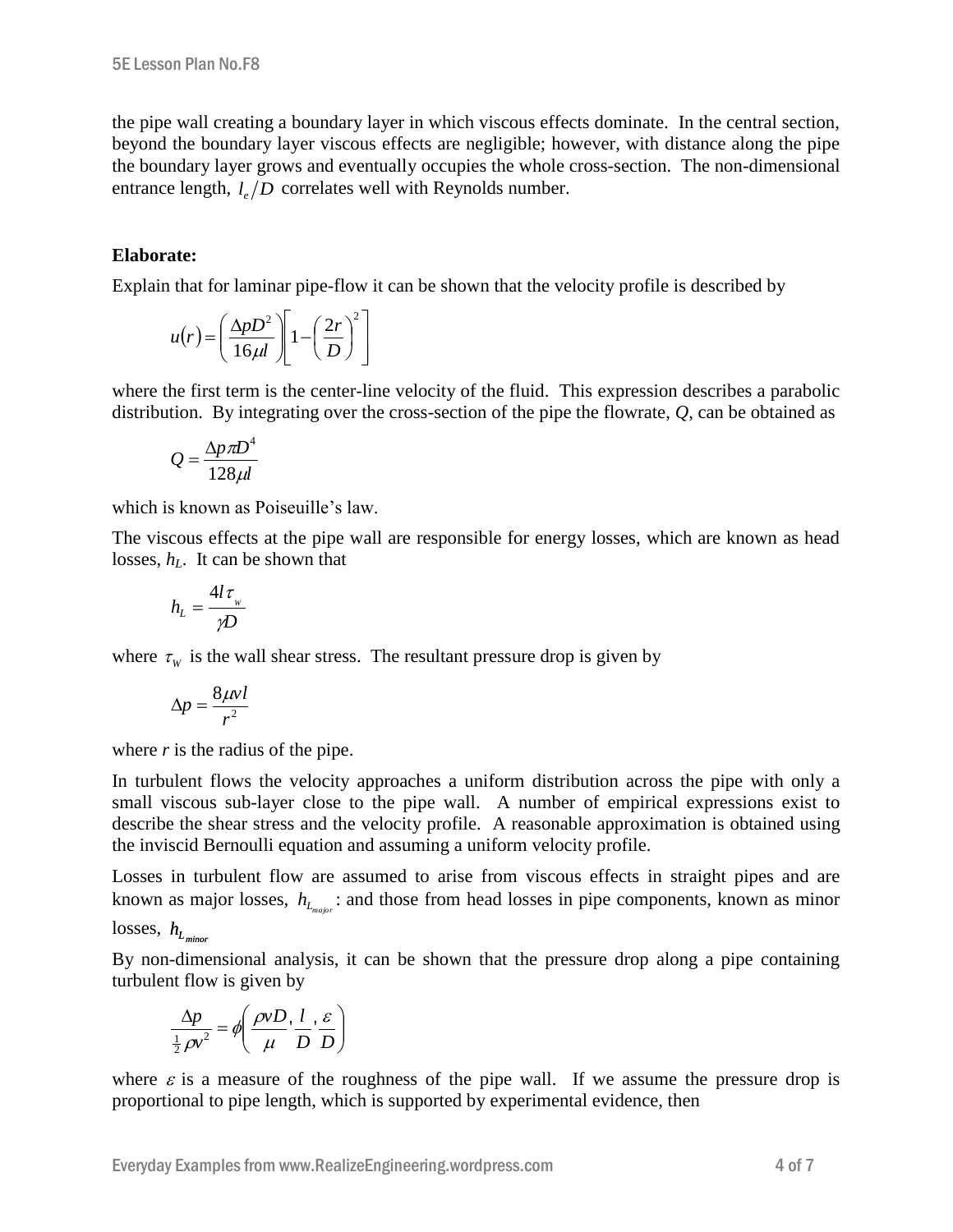$$
\Delta p = f \frac{\rho v^2}{2} \frac{l}{D}
$$

where *f* is the friction factor and

$$
f = \phi\!\left(\text{Re}, \frac{\varepsilon}{D}\right)
$$

And, by substitution in the SFEE, it can be shown that

$$
h_{L_{major}} = f \frac{l}{D} \frac{v^2}{2g}
$$

For minor losses a loss coefficient, *KL*, is usually defined such that

$$
K_L = \frac{h_{L_{minor}}}{\left(\frac{v^2}{2g}\right)} = \frac{\Delta p}{\frac{1}{2}\rho v^2}
$$

Finally for the vacuum tube we can estimate the head losses as follows: for a plastic tube the relative roughness can be taken as zero, and so using a Moody diagram<sup>6</sup> for a Reynolds number of  $1.8\times10^5$  we find a friction factor of about 0.0155, hence the pressure drop due to major losses is

$$
\Delta p = f \frac{\rho v^2}{2} \frac{l}{D} = 0.0155 \frac{1.2 \times \left(\frac{0.0706}{\pi \times 0.015^2}\right)^2}{2} \frac{1}{0.03} = 3092 \text{ Pa/m}
$$

And for minor losses assuming a 90° flanged elbow in the pipe for which  $K<sub>L</sub>=0.3<sup>7</sup>$ 

$$
\Delta p = \frac{1}{2} \rho v^2 K_L = \frac{1.2 \times \left(\frac{0.0706}{\pi \times 0.015^2}\right)^2}{2} \times 0.3 = 1796 \text{Pa}.
$$

# **Evaluate:**

Ask the students to attempt the following examples:

#### *Example 8.1*

 $\overline{a}$ 

Investigate the mechanism in a spray bottle and identify the size and shape of the fluid pipes though which the liquid is drawn up and then squirted. Estimate whether the flow will be turbulent or laminar and then calculate the pressure drop due to head losses during squirting.



 $6$  [www.ecourses.ou.edu/cgi-bin/view\\_anime.cgi?file=d06123.swf&course=fl&chap\\_sec=06.1](http://www.ecourses.ou.edu/cgi-bin/view_anime.cgi?file=d06123.swf&course=fl&chap_sec=06.1)

<sup>&</sup>lt;sup>7</sup> For example: [www.engineeringtoolbox.com/minor-loss-coefficients-pipes-d\\_626.html](http://www.engineeringtoolbox.com/minor-loss-coefficients-pipes-d_626.html)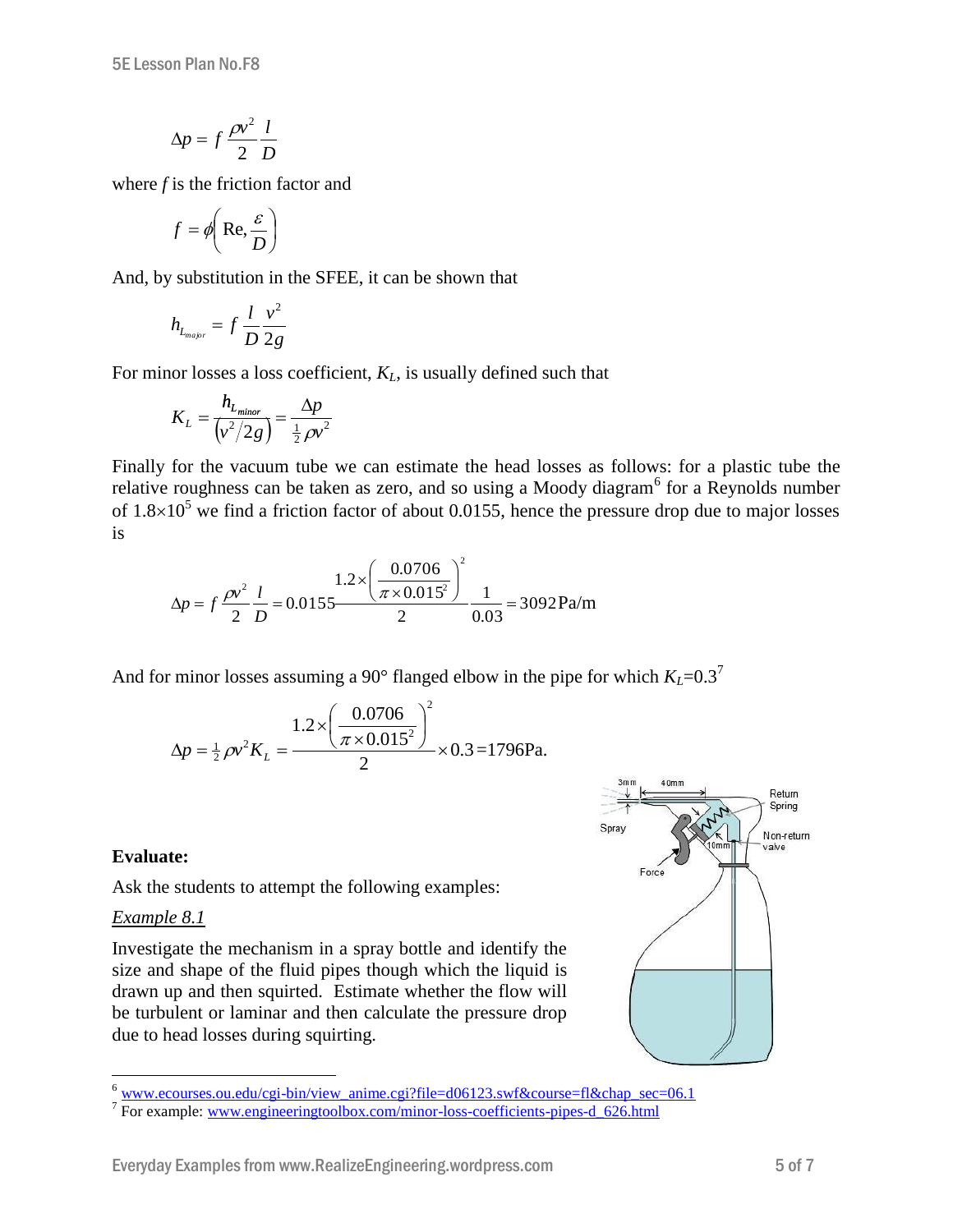#### Solution:

We need to estimate the Reynold's number,

$$
\text{Re} = \frac{\rho_{H_2O} \nu D}{\mu}
$$

for the pipe to the spray nozzle,  $D \approx 3$ mm and assuming we are spraying water so  $\rho = 1000 \text{ kg/m}^3$ and  $\mu = 1 \times 10^{-3}$  Pa.s. Let's say it takes 250 squirts to empty an 8oz (236,584mm<sup>3</sup>) spray bottle then it dispenses  $946$ mm<sup>3</sup> (=236,584/250) at each squirt. You can check this by estimating the stroke volume for the piston; if the piston is of radius 5mm then it would require a stroke of 12mm (=946/( $\pi \times 5^2$ )) which seems reasonable. If a squirt takes about 1 second, then the velocity will be 134mm/s (=946/( $\pi \times 1.5^2$ )). So substituting for the Reynolds number

$$
Re = \frac{1000 \times 0.134 \times 0.003}{1 \times 10^{-3}} = 402
$$

This is sufficiently low for the flow to remain laminar. The return of the piston is generally slower so the flow will also be laminar.

Consequently the pressure drop can be estimated from

$$
\Delta p = \frac{8\mu_{H_2O}vl}{r^2} = \frac{8 \times 0.001 \times 0.134 \times 0.04}{0.0015^2} = 19 \,\text{Pa}
$$

This pressure plus the spring stiffness equates to the force needed to squirt the liquid.

#### *Example 8.2*

Estimate how hard you would need to pump to induce turbulent flow in the tube connecting a hand-pump to your bicycle tire. For these circumstances estimate the pressure drop due to major and minor losses.

#### Solution:

For the onset of turbulence a Reynolds number of more than 2300 is needed and for fully developed turbulent flow Re>10,000.

$$
Re = \frac{\rho v D}{\mu}
$$

Everything is fixed except the velocity of the air, which is controlled by your pumping, so for a tube of internal diameter 3mm

$$
v = \frac{\text{Re}\,\mu}{\rho D} = \frac{2300 \times 19.8 \times 10^{-6}}{1.2 \times 0.003} = 12.65 \,\text{m/s}
$$

which requires a volume flow rate,  $Q = vA = 12.65 \times \frac{\pi \times 0.003^2}{1.65} = 8.94 \times 10^{-5}$ 4  $Q = vA = 12.65 \times \frac{\pi \times 0.003^2}{1.0000} = 8.94 \times 10^{-5} \text{ m}^3/\text{s}$ 

If the internal diameter of the pump is 30mm, then you will need to move the piston at